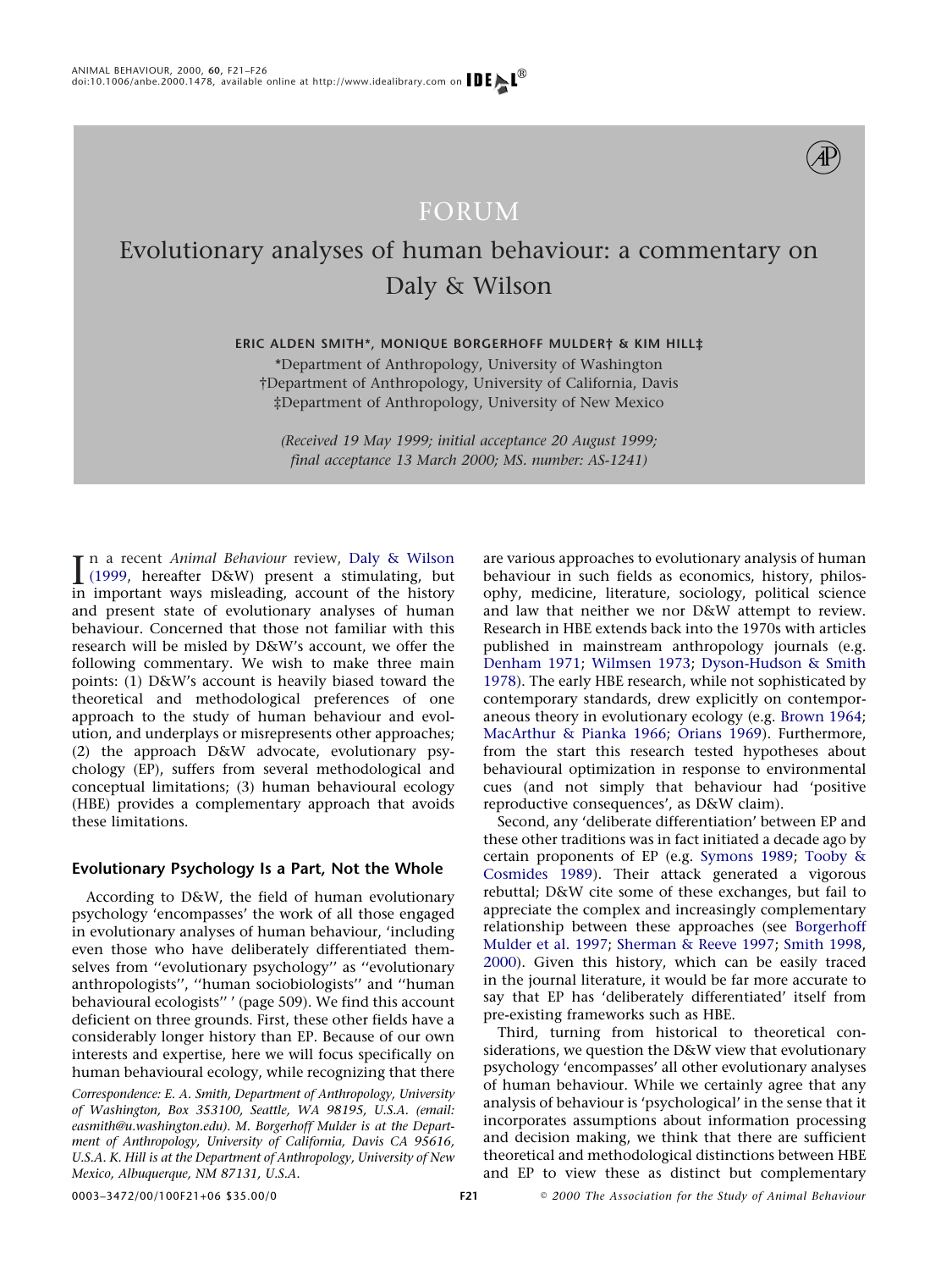routes to an evolutionary understanding, in the tradition of [Mayr \(1976\)](#page-4-8) and [Tinbergen \(1968\).](#page-5-5) In short, D&W's history of evolutionary research on human behaviour, and of the divergence between EP and HBE, is misleading. While we applaud the recent growth of selectionist perspectives in psychological research, this does not justify subsuming existing or future research in human behavioural ecology under the EP rubric.

#### **Some Contrasts Between EP and HBE**

To a considerable extent, EP and HBE are complementary, differing in the relative emphasis placed on psychological mechanism versus manifest behaviour. But EP diverges from HBE in other important and controversial ways, concerning: (1) the use of formal models and deductive theory; (2) emphasis on domain-specific cognitive algorithms; (3) the relationship between psychological mechanisms and observed behaviour; (4) assertions regarding adaptive lag and adaptation to past environments; (5) views on the relevance of fitness measures to analyses of contemporary behaviour. These divergences between EP and HBE have several major consequences for analysis of behaviour of any organism (human or nonhuman).

With respect to the first two contrasts listed, EP insists that all decision mechanisms are domain specific. According to at least some version of EP, it follows from this that the use of optimization models to generate predictions about fitness-maximizing decisions is a form of naïve adaptationism that confuses proximate with ultimate explanation (D&W, page 512). Yet abundant empirical evidence from human and nonhuman behaviour shows that fitness maximization is often a better predictor of behavioural patterns than is pursuit of any one specific goal (which is not to claim that people or other organisms are literally or consciously trying to maximize fitness). This is presumably because nature is full of trade-offs, and organisms have evolved mechanisms to appropriately weight different goals and currencies. While partitioning adaptive problems into 'discrete, real-world problem domains (such as mate value assessment, kin recognition, parental investment allocation, and threat and bluff)' may 'carve the psyche more nearly at its joints' (D&W, page 510), it is not at all clear how EP as presently practised helps us analyse the myriad situations where these domains interact in determining adaptive payoffs. Tackling this latter question is the particular contribution of the optimization and ESS models employed in behavioural ecology (including HBE).

The third difference might appear to be simply a case of complementarity: the central goal of EP is to explain the psychological mechanisms that underlie observed behaviour as devices that were selected to solve adaptive problems in our evolutionary past, whereas HBE attempts to map the correspondence between behavioural variation and immediate social and environmental payoffs. In practice, however, the EP research strategy often ends up simply ascribing behavioural patterns, or verbal statements about preferences, to hypothesized psychological mechanisms (often referred to in the EP literature as 'mental modules' running 'Darwinian algorithms'). The central problem here is that behaviour is unlikely to be a simple expression of evolved psychological mechanisms, but rather a complex outcome of interaction between such mechanisms and psychological, social and cultural dynamics. Indeed, as pointed out by [Geoffrey](#page-4-9) [Miller \(1997\),](#page-4-9) himself an evolutionary psychologist, more than a decade of research into characterizing the human psychological adaptation underlying men's and women's mating preferences has done little more than generate a list of the sexual and parental cues men look for in women, and vice versa. How are these cues weighted in terms of context, how do they interact with one another, how are they evaluated statistically in the brain, and (most importantly in our view) how are they used in the real world of mating markets and biological clocks? These questions need to be addressed with the life history models and game theoretical approaches used in HBE. At present they remain almost entirely uninvestigated by evolutionary psychologists, even though mate choice is their most heavily worked turf.

The fourth issue on our list concerns a central tenet of EP that one should explain psychological mechanisms as evolved solutions to adaptive problems in the remote past (which, following [Bowlby 1969,](#page-4-10) they term the environment of evolutionary adaptedness, or EEA). In practice, the evolutionary part of EP often reduces to rather vague claims about selective conditions in the EEA that may have favoured the evolution of a hypothesized psychological mechanism. Certainly EP is on safe ground to assume that women rather than men bore the toll of pregnancy and lactation in the EEA, for example; but many EP analyses are based on less secure assumptions about the EEA. As one example, the EP literature on mate choice generally makes assumptions about male provisioning that are currently subject to vigorous debate and weighing of empirical evidence in the HBE literature (e.g. [Hawkes et al. 1997;](#page-4-11) [Bliege Bird 1999;](#page-3-0) [Kaplan et al., in](#page-4-12) [press\)](#page-4-12). To the extent that our knowledge of the EEA remains sketchy [\(Foley 1996\)](#page-4-13), rigorous quantitative testing of precise selectionist hypotheses becomes virtually impossible, and the result can easily degenerate into adaptive storytelling.

While we certainly agree that products of evolution are adapted to past environments, we do not accept without detailed evidence that human phenotypic responses are so inflexible and modern environments so altered that contemporary maladaptation must be common. Yet advocates of the EP paradigm (including D&W at several points) frequently attack as misguided those who do not adopt this particular view of adaptation to the EEA. D&W complain that critics of the EEA concept have reduced it to a caricature (page 513); to the contrary, we believe the critics have in mind the way the concept is usually employed in the EP literature, as one that separates the remote evolutionary past to which our domain-specific mechanisms are unalterably adapted, and the dramatically novel present, in which these mechanisms produce 'mismatches' that 'compromise the effectiveness of human adaptations' (D&W, page 512). Given this conception, it follows that 'a well-formed description of an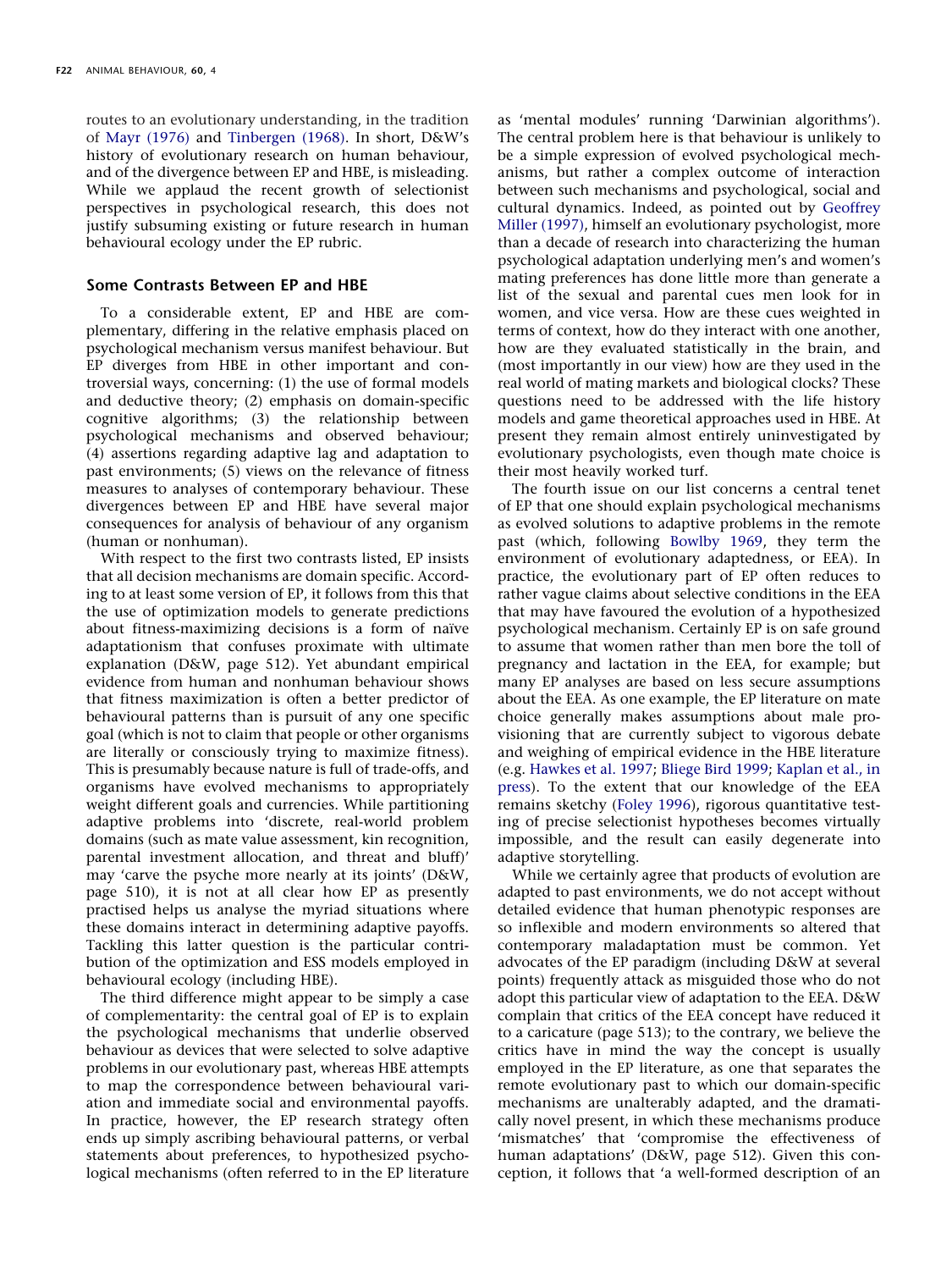adaptation must consist *solely* of words for things, events, relations, and so forth, that existed in the EEA, which, in the case of human beings, means the Pleistocene world of nomadic foragers' [\(Symons 1989,](#page-5-1) pp. 138–139, original emphasis). In contrast, HBE researchers begin with the assumption that evolved conditional strategies, learning biases, and social information transfer will produce adaptive outcomes most of the time, even in relatively novel environments. To the extent that empirical information supports this expectation, it suggests that only the environmental details are novel, not the fundamental trade-offs they present, nor the ability to recognize and appropriately react to those trade-offs.

D&W repeat the common EP assertion that other approaches to human behavioural evolution suffer from hyper-adaptationism and inattention to evolutionary disequilibria or adaptive lag; but like others who have done so, they provide precious little evidence of this. Thus, D&W chastise 'self-styled behavioural ecologists' by quoting [Kacelnik & Krebs's \(1997\)](#page-4-14) analogy between human behaviour in modern contexts and the insecteating behaviour of trout in a stream with anglers and artificial flies, both evidently maladaptative. But are they? We suggest it would be more useful, in the case of trout, first to ask whether the costs of predation by modern anglers are outweighed by the benefits of the insect food consumed to fish attracted to flashing wings on the water surface. HBE (but not EP) offers a theoretical and methodological framework for posing and answering such questions, by predicting and measuring the fitnessrelated costs and benefits that arise from such trade-offs. To simply assert that behaviour in a novel environment is maladaptive, as evolutionary psychologists have done for a variety of human traits, offers little analytical insight into the design of evolved mechanisms or behavioural phenotypes, whether trout or human. All organisms face trade-offs, and all traits exact costs; pointing to the negative side of a given trade-off, or noting that costs have likely increased in a novel environment, does not provide valid grounds for concluding that the trait is maladaptative.

How does one evaluate the claim that adaptive lag 'might have destroyed any association between reproductive success differentials and the proper functioning of psychological adaptations' (D&W, page 513)? Because EP pronounces measurement of the fitness consequences irrelevant to selectionist analysis in modern societies, it asks us to accept its claims about pervasive adaptive lag on faith. To the contrary, we assert that while adaptive lag is a real possibility, to take its measure we need to move beyond just-so stories to rigorous hypothesis testing in the tradition of behavioural ecology. The phenomenon of fertility reduction via contraceptive technology in modern society provides an instructive example. D&W (page 513) simply assume it is maladaptive (as is commonly done in the EP literature), and offer no explanation of its occurrence or variation. In contrast, human behavioural ecologists take a number of analytical steps. They start by investigating whether the behaviour is currently adaptive. If it is not, they attempt to identify what precisely has changed in the environment to produce the maladapative outcome, and employ optimization models and life history theory to address why this might be the case. They also hypothesize about the proximate mechanisms that would have led to optimal fertility decisions in previous historical environments but nonoptimal fertility in the present context. Finally, they design empirical studies to test these hypotheses, using comparative data whenever possible. These investigations have succeeded in revealing the complex relationships between investment in offspring and wealth and other economic constraints, and directly explain why wealth is not linearly related to reproduction even in nonmodern societies (e.g. [Rogers 1995;](#page-4-15) [Kaplan 1996;](#page-4-16) [Borgerhoff](#page-4-17) [Mulder 1998;](#page-4-17) [Mace 1998\)](#page-4-18).

Our fifth issue concerns EP arguments, repeated by D&W, that fitness measures are irrelevant to evolutionary analyses of current behaviour. As these arguments have recently been discussed in detail elsewhere [\(Borgerhoff](#page-4-6) [Mulder et al. 1997;](#page-4-6) [Sherman & Reeve 1997;](#page-4-7) [Smith 1998\)](#page-5-3), we will be relatively brief. There are certainly times when measuring fitness or its components (e.g. reproductive success, survivorship) is too difficult, unlikely to discriminate finely (e.g. in short-term decision-making contexts), or otherwise inappropriate. But these are not grounds for the blanket rejection of fitness measures advocated by D&W and others; nor is the reliance of some HBE research on such measures (along with many other measures, including mating frequencies, energy consumption rates, etc.) tantamount to assuming that individuals have 'a magic ability to find the course of action that maximizes inclusive fitness' (D&W, page 512). True, the HBE research strategy (see below) starts with the assumption that organisms will behave as if they have that 'magic ability', but this is a means of formulating hypotheses about phenotypic design, not an article of faith, and certainly not some confusion about 'inclusive fitness as a motive or objective' (ibidem). Furthermore, in our experience the fitness-maximization assumption usually comes closer to predicting observed behaviour than an assumption that fitness consequences are irrelevant.

EP researchers are all too ready to assume that a given trait maximized fitness in the EEA (a truly untestable assertion) even as they find fitness measures irrelevant in the present. For example, in a discussion of what they term 'the young male syndrome', [Daly & Wilson \(1994,](#page-4-19) page 278) propose that 'competitive success or failure in early adulthood has been an especially strong determinant of total lifetime fitness in men'. Here (as elsewhere in the EP literature), the allegation of past fitness effects is used to justify hypotheses about the design features of contemporary behaviour. That is fine as far as it goes, but to rule out any contemporary investigation of fitness outcomes produces a truncated analysis based on the weakest possible link to selection pressures (i.e. those hypothesized to have occurred in remote and unobservable times). Whatever the dangers of over-reliance on fitness measures in testing evolutionary hypotheses about behaviour, they do not justify the total ban advocated by evolutionary psychologists. In the terminology of [Sherman & Reeve \(1997\),](#page-4-7) both 'forward' (from postulated selective environments to expected behaviour) and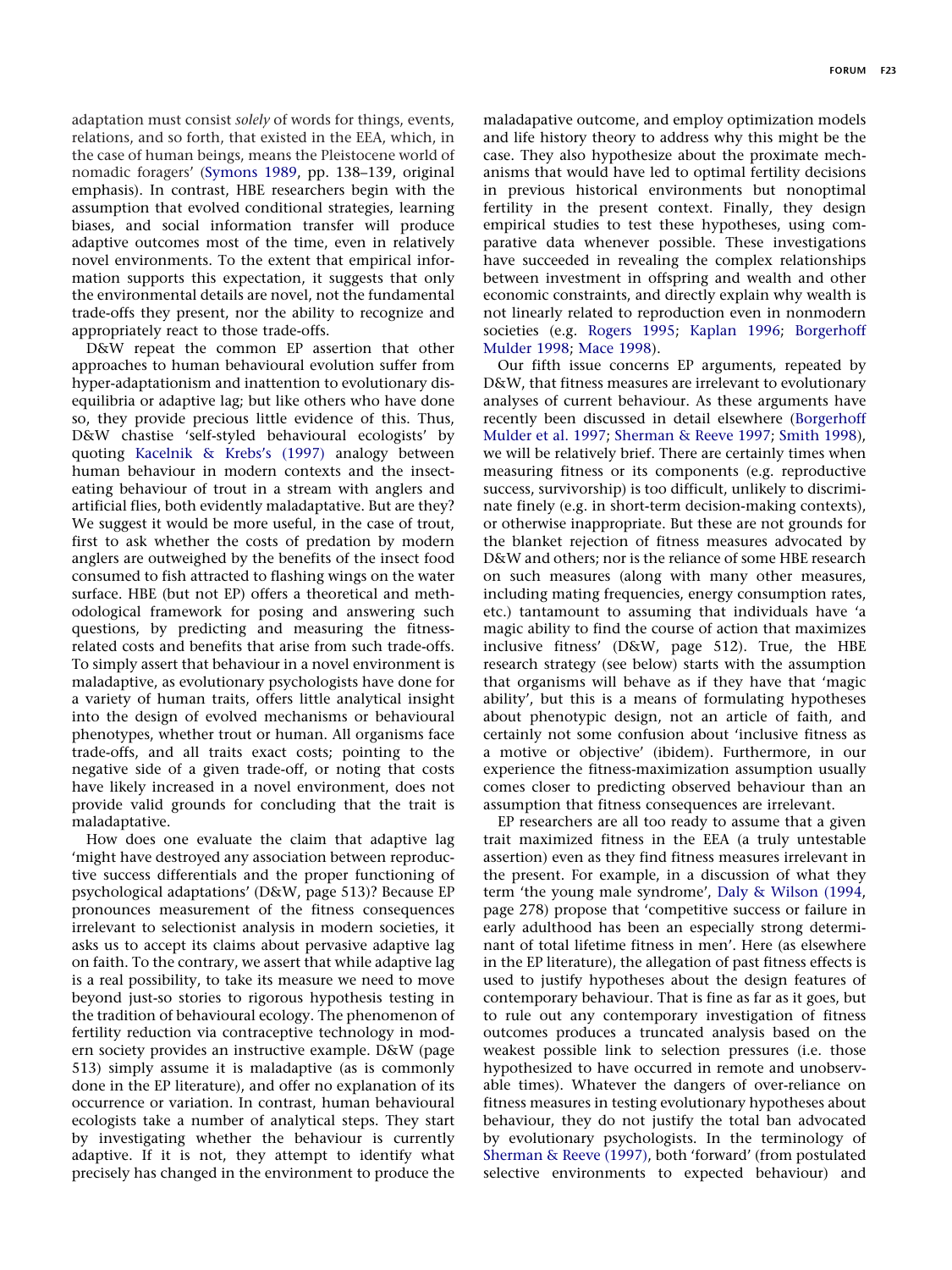'backward' (from observed behaviour and associated fitness consequences to postulated selective environments) approaches have complementary strengths and weaknesses, dependent largely on the particular research problem being investigated.

#### **What Does Human Behavioural Ecology Offer?**

Daly & Wilson present their review as inclusive of human behavioural ecology, but in fact ignore most of the HBE literature, with only a dozen of their 134 citations being HBE research. (For reviews of this literature, see [Borgerhoff Mulder 1988,](#page-4-20) [1991;](#page-4-21) [Cronk 1991;](#page-4-22) [Smith 1992a,](#page-4-23) [b;](#page-5-6) [Voland 1998;](#page-5-7) [Winterhalder & Smith](#page-5-8) [2000;](#page-5-8) and the volumes edited by [Smith & Winterhalder](#page-5-9) [1992](#page-5-9) and [Cronk et al. 2000.](#page-4-24))

Whereas EP researchers are primarily interested in characterizing pan-human psychological mechanisms, the HBE approach (following the general behavioural ecology paradigm) focuses on explaining variation in behaviour as a function of ecological and social context and the resulting adaptive payoffs. This research strategy can be outlined in ideal form as follows. First, we use theory to deduce the likely functional relationships (F1s) between behavioural alternatives and their associated costs and benefits in some proximate and measurable currencies. We then theorize how those relationships might change as a function of a variety of ecological variables that we suspect are related to behavioural variation. We also develop expectations about the relationships between the proximate currencies and overall fitness outcomes (F2s), another set of functions which may vary with ecology. These functional relationships will determine the behaviour that provides the highest genetic contribution under any given ecology. We then attempt to empirically verify that F1s and F2s take the hypothesized shape (or go right to this step when we have no good theory about these functions). Finally, we describe what an optimal response would be in a variety of ecologies, assuming a perfectly designed organism (the maximum net benefit in each ecology given F1 and F2), and compare this to observed behaviour to determine how close it comes to predicted optima. This provides one route to uncovering the mechanism or phenotypic design that has actually evolved (rather than the hypothesized optimal solution). We may find that individuals lack the ability to vary behaviour optimally along some dimension, and try to determine why. For example, they may behave as if F1 and F2 are simpler functions than they really are; or they may not take into account F1 or F2 functions outside the range experienced in the population's evolutionary history (the adaptive lag with which EP is so concerned).

As noted above, research in HBE began in the 1970s, and in the first decade or so was heavily focused on foraging strategies (reviews in [Smith 1983;](#page-4-25) [Kaplan & Hill](#page-4-26) [1992\)](#page-4-26). Early work studied prey choice, patch use, group size and time allocation. As attention turned towards such factors as risk, exchange and multiple currencies, the analytical sophistication increased (e.g. [Winterhalder](#page-5-10) [1986,](#page-5-10) [1996;](#page-5-11) [Hill 1988;](#page-4-27) [Cashdan 1990;](#page-4-28) [Hawkes 1991\)](#page-4-29). Beginning somewhat later than the foraging-focused research, HBE researchers began analysing mating and parental behaviour (reviews in [Borgerhoff Mulder 1992;](#page-4-30) [Cronk et al. 2000\)](#page-4-24).

Current HBE research maintains the research strategy discussed above, but has diversified into a wide range of substantive topics, including analyses of human life history strategies, menopause and senescence (e.g. [Hill](#page-4-31) [1993;](#page-4-31) [Rogers 1993;](#page-4-32) [Hill & Hurtado 1996;](#page-4-33) [Hawkes et al.](#page-4-11) [1997,](#page-4-11) [1998;](#page-4-34) [Wilson & Daly 1997\)](#page-5-12); trade-offs between reproduction and parental investment (e.g. [Hawkes et al.](#page-4-35) [1995;](#page-4-35) [Rogers 1995;](#page-4-15) [Kaplan 1996;](#page-4-16) [Borgerhoff Mulder 1998;](#page-4-17) [Bliege Bird 1999;](#page-3-0) [Blurton Jones et al. 2000;](#page-4-36) [Kaplan](#page-4-12) [et al., in press\)](#page-4-12); sex-biased parental investment and reproductive competition within families (e.g. [Hrdy &](#page-4-37) [Judge 1993;](#page-4-37) [Smith & Smith 1994;](#page-5-13) [Strassman 1997;](#page-5-14) [Borgerhoff Mulder 1998;](#page-4-17) [Voland 1998\)](#page-5-7); resource conservation (e.g. [Alvard 1998;](#page-3-1) [Winterhalder & Lu 1998;](#page-5-15) [Ruttan](#page-4-38) [& Borgerhoff Mulder 1999\)](#page-4-38); and status competition via costly signalling (e.g. [Boone 1998;](#page-4-39) [Neiman 1998;](#page-4-40) [Smith &](#page-5-16) [Bliege Bird, in press\)](#page-5-16), to mention a few. Following the example of work in nonhuman behavioural ecology, HBE increasingly employs ESS models (e.g. [Ruttan &](#page-4-38) [Borgerhoff Mulder 1999\)](#page-4-38), dynamic programming (e.g. [Mace 1996;](#page-4-41) [Luttbeg et al. 2000\)](#page-4-42) and multivariate statistical control over phenotypic correlations (e.g. [Hill &](#page-4-33) [Hurtado 1996\)](#page-4-33) and phylogenetic bias (e.g. [Cowlishaw &](#page-4-43) [Mace 1996\)](#page-4-43).

In conclusion, while we have great respect for Daly & Wilson's own research, we strongly question several key elements of their essay, and some aspects of the evolutionary psychology framework they so forcefully advocate. We fully support a pluralistic research strategy in evolutionary analyses of human behaviour, and recognize the valuable contribution evolutionary psychology can make, in conjunction with more behavioural and ecological approaches. But we reject the exclusionary attitude of many evolutionary psychologists that theirs is the only valid approach, an attitude we doubt Daly & Wilson share, but one encouraged by their proposal to subsume all evolutionary analyses of human behaviour under the term 'Human Evolutionary Psychology.' We urge readers of *Animal Behaviour* to examine the HBE literature (among others) to ensure a more balanced understanding of the state of the art in evolutionary analyses of human behaviour than provided by the essay we have criticized here.

We thank Sarah Blaffer Hrdy, Bruce Winterhalder, Paul Sherman, Ed Hagen and two anonymous referees for useful advice, not always heeded; and Martin Daly and Margo Wilson for remaining collegial despite our criticisms of their essay.

#### **References**

- <span id="page-3-1"></span>**Alvard, M. S.** 1998. Evolutionary ecology and resource conservation. *Evolutionary Anthropology*, **7,** 62–74.
- <span id="page-3-0"></span>**Bliege Bird, R.** 1999. Cooperation and conflict: the behavioral ecology of the sexual division of labor. *Evolutionary Anthropology*, **8,** 65–75.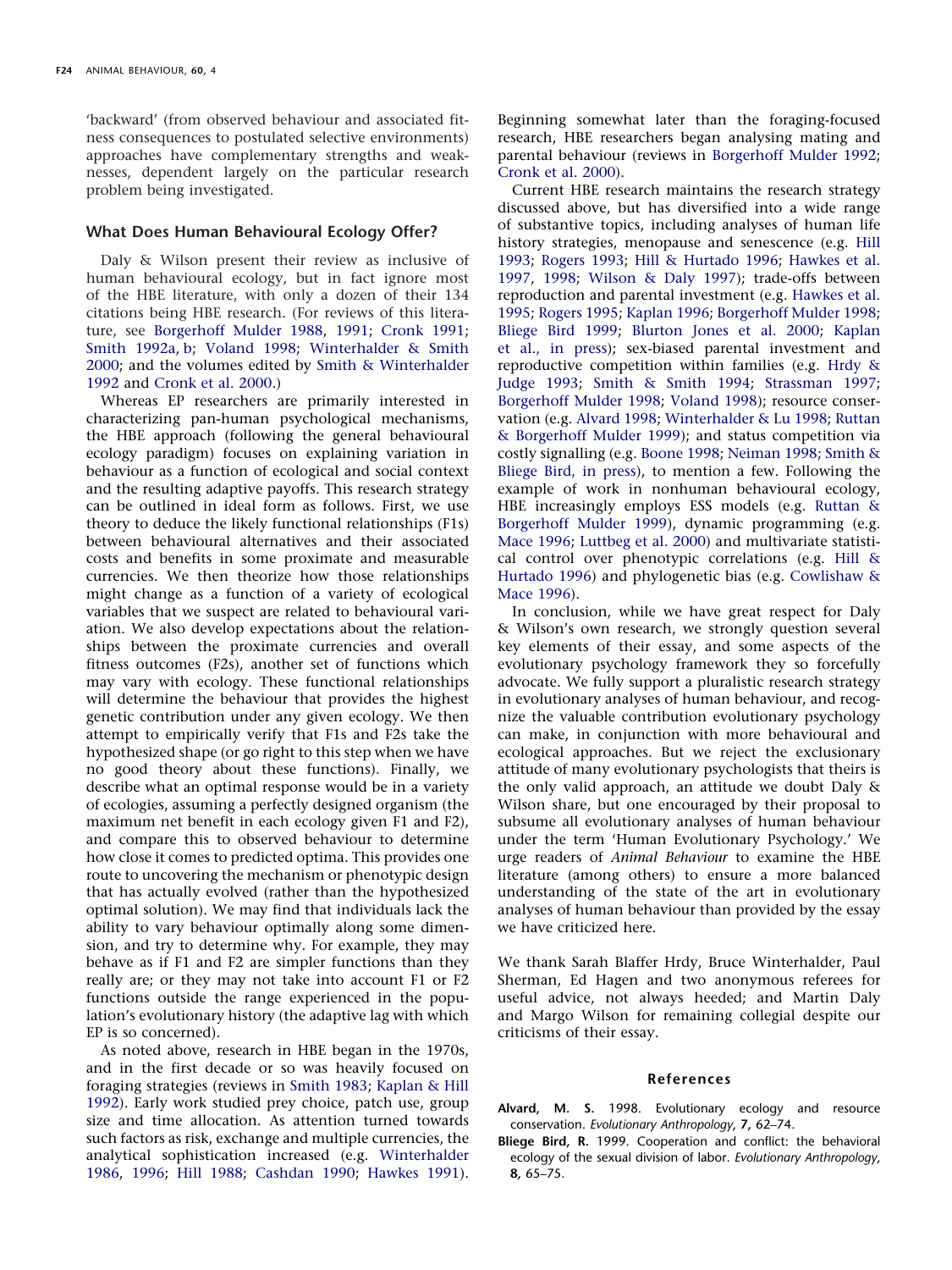- <span id="page-4-36"></span>**Blurton Jones, N., Marlowe, F. W., Hawkes, K. & O'Connell, J. F.** 2000. Paternal investment and hunter-gatherer divorce rates. In: *Adaptation and Human Behavior: an Anthropological Perspective* (Ed. by L. Cronk, N. Chagnon & W. Irons), pp. 65–86. Hawthorne, New York: Aldine de Gruyter.
- <span id="page-4-39"></span>**Boone, J. L.** 1998. The evolution of magnanimity: when is it better to give than to receive? *Human Nature*, **9,** 1–21.
- <span id="page-4-20"></span>**Borgerhoff Mulder, M.** 1988. Behavioural ecology in traditional societies. *Trends in Ecology and Evolution*, **3,** 260–264.
- <span id="page-4-21"></span>**Borgerhoff Mulder, M.** 1991. Human behavioural ecology. In: *Behavioural Ecology: an Evolutionary Approach*. 3rd edn (Ed. by J. R. Krebs & N. B. Davies), pp. 69–98. Oxford: Blackwell.
- <span id="page-4-30"></span>**Borgerhoff Mulder, M.** 1992. Reproductive decisions. In: *Evolutionary Ecology and Human Behavior* (Ed. by E. A. Smith & B. Winterhalder), pp. 339–374. Hawthorne, New York: Aldine de Gruyter.
- <span id="page-4-17"></span>**Borgerhoff Mulder, M.** 1998. Demographic transition: are we any closer to an evolutionary explanation? *Trends in Ecology and Evolution*, **13,** 266–270.
- <span id="page-4-6"></span>**Borgerhoff Mulder, M., Richerson, P. J., Thornhill, N. & Voland, E.** 1997. The place of behavioral ecological anthropology in the evolutionary social sciences. In: *Human By Nature: Between Biology and the Social Sciences* (Ed. by P. Weingart, S. D. Mitchell, P. J. Richerson & S. Maasen), pp. 253–282. Hillsdale, New Jersey: L. Erlbaum.
- <span id="page-4-10"></span>**Bowlby, J.** 1969. *Attachment*. New York: Basic Books.
- <span id="page-4-3"></span>**Brown, J. L.** 1964. The evolution of diversity in avian territorial systems. *Wilson Bulletin*, **76,** 160–169.
- <span id="page-4-28"></span>**Cashdan, E. A.** (Ed.) 1990. *Risk and Uncertainty in Tribal and Peasant Economies*. Boulder, Colorado: Westview Press.
- <span id="page-4-43"></span>**Cowlishaw, G. & Mace, R.** 1996. Cross-cultural patterns of marriage and inheritance: a phylogenetic approach. *Ethology and Sociobiology*, **17,** 87–97.
- <span id="page-4-22"></span>**Cronk, L.** 1991. Human behavioral ecology. *Annual Review of Anthropology*, **20,** 25–53.
- <span id="page-4-24"></span>**Cronk, L., Chagnon, N. & Irons, W.** (Eds) 2000. *Human Behavior and Adaptation: an Anthropological Perspective*. Hawthorne, New York: Aldine de Gruyter.
- <span id="page-4-19"></span>**Daly, M. & Wilson, M.** 1994. Evolutionary psychology of male violence. In: *Male Violence* (Ed. by J. Archer), pp. 253–288. London: Routledge.
- <span id="page-4-0"></span>**Daly, M. & Wilson, M.** 1999. Human evolutionary psychology and animal behaviour. *Animal Behaviour*, **57,** 509–519.
- <span id="page-4-1"></span>**Denham, W. W.** 1971. Energy relations and some basic properties of primate social organization. *American Anthropologist*, **73,** 77–95.
- <span id="page-4-2"></span>**Dyson-Hudson, R. & Smith, E. A.** 1978. Human territoriality: an ecological reassessment. *American Anthropologist*, **80,** 21–41.
- <span id="page-4-13"></span>**Foley, R. A.** 1996. The adaptive legacy of human evolution: a search for the environment of evolutionary adaptedness. *Evolutionary Anthropology*, **4,** 194–203.
- <span id="page-4-29"></span>**Hawkes, K.** 1991. Showing off: tests of an hypothesis about men's foraging goals. *Ethology and Sociobiology*, **12,** 29–54.
- <span id="page-4-35"></span>**Hawkes, K., Rogers, A. R. & Charnov, E. L.** 1995. The male's dilemma: increased offspring production is more paternity to steal. *Evolutionary Ecology*, **9,** 662–677.
- <span id="page-4-11"></span>**Hawkes, K., O'Connell, J. F. & Blurton Jones, N. G.** 1997. Hadza women's time allocation, offspring provisioning, and the evolution of long postmenopausal life spans. *Current Anthropology*, **38,** 551–577.
- <span id="page-4-34"></span>**Hawkes, K., O'Connell, J. F., Blurton Jones, N. G., Alvarez, H. & Charnov, E. L.** 1998. Grandmothering, menopause, and the evolution of human life histories. *Proceedings of the National Academy of Sciences, U.S.A.*, **95,** 1336–1339.
- <span id="page-4-27"></span>**Hill, K.** 1988. Macronutrient modifications of optimal foraging theory: an approach using indifference curves applied to some modern foragers. *Human Ecology*, **16,** 157–197.
- <span id="page-4-31"></span>**Hill, K.** 1993. Life history theory and evolutionary anthropology. *Evolutionary Anthropology*, **2,** 78–88.
- <span id="page-4-33"></span>**Hill, K. & Hurtado, A. M.** 1996. *Ache Life History: the Ecology and Demography of a Foraging People*. Hawthorne, New York: Aldine de Gruyter.
- <span id="page-4-37"></span>**Hrdy, S. B. & Judge, D. S.** 1993. Darwin and the puzzle of primogeniture: an essay on biases in parental investment after death. *Human Nature*, **4,** 1–45.
- <span id="page-4-14"></span>Kacelnick, A. & Krebs, J. 1997. Yanomamö dreams and starling payloads: the logic of optimality. In: *Human Nature: a Critical Reader* (Ed. by L. M. Betzig), pp. 70–72. New York: Oxford University Press.
- <span id="page-4-16"></span>**Kaplan, H.** 1996. A theory of fertility and parental investment in traditional and modern human societies. *Yearbook of Physical Anthropology*, **39,** 91–135.
- <span id="page-4-26"></span>**Kaplan, H. & Hill, K.** 1992. The evolutionary ecology of food acquisition. In: *Evolutionary Ecology and Human Behavior* (Ed. by E. A. Smith & B. Winterhalder), pp. 167–201. Hawthorne, New York: Aldine de Gruyter.
- <span id="page-4-12"></span>**Kaplan, H., Hill, K., Lancaster, J. & Hurtado, A. M.** In press. A theory of human life history evolution: diet, intelligence and longevity. *Evolutionary Anthropology*.
- <span id="page-4-42"></span>**Luttbeg, B., Borgerhoff Mulder, M. & Mangel, M.** 2000. To marry again or not: a dynamic model for demographic transition. In: *Adaptation and Human Behavior: an Anthropological Perspective* (Ed. by L. Cronk, N. Chagnon & W. Irons), pp. 345–368. Hawthorne, New York: Aldine de Gruyter.
- <span id="page-4-4"></span>**MacArthur, R. H. & Pianka, E. R.** 1966. On optimal use of a patchy environment. *American Naturalist*, **100,** 603–609.
- <span id="page-4-41"></span>**Mace, R.** 1996. When to have another baby: a dynamic model of reproductive decision-making and evidence from Gabbra pastoralists. *Ethology Sociobiology*, **17,** 263–273.
- <span id="page-4-18"></span>**Mace, R.** 1998. The coevolution of human fertility and wealth inheritance strategies. *Philosophical Transactions of the Royal Society of London, Series B*, **353,** 389–397.
- <span id="page-4-8"></span>**Mayr, E.** 1976. Cause and effect in biology. In: *Evolution and the Diversity of Life* (Ed. by E. Mayr), pp. 359–371. Cambridge, Massachusetts: Harvard University Press.
- <span id="page-4-9"></span>**Miller, G. F.** 1997. Mate choice: from sexual cues to cognitive adaptations. In: *Characterizing Human Psychological Adaptations* (Ed. by G. Bock & G. Cardew), pp. 71–82. Chichester: J. Wiley.
- <span id="page-4-40"></span>**Neiman, F. D.** 1998. Conspicuous consumption as wasteful advertising: a Darwinian perspective on spatial patterns in Classic Maya terminal monument dates. In: *Rediscovering Darwin: Evolutionary Theory and Archeological Explanation* (Ed. by C. Michael Barton & Geoffrey A. Clark), pp. 267–290. Washington, D.C.: American Anthropological Association.
- <span id="page-4-5"></span>**Orians, G. H.** 1969. On the evolution of mating systems in birds and mammals. *American Naturalist*, **103,** 589–603.
- <span id="page-4-32"></span>**Rogers, A. R.** 1993. Why menopause? *Evolutionary Ecology*, **7,** 406–420.
- <span id="page-4-15"></span>**Rogers, A. R.** 1995. For love or money: the evolution of reproductive and material motivation. In: *Human Reproductive Decisions: Biological and Social Perspectives* (Ed. by R. I. M. Dunbar), pp. 76–95. London: Macmillan.
- <span id="page-4-38"></span>**Ruttan, L. M. & Borgerhoff Mulder, M.** 1999. Wealth asymmetries and grazing restraint among East African pastoralists. *Current Anthropology*, **40,** 621–652.
- <span id="page-4-7"></span>**Sherman, P. & Reeve, H.** 1997. Forward and backward: alternative approaches to studying human social evolution. In: *Human Nature: a Critical Reader* (Ed. by L. M. Betzig), pp. 147–158. New York: Oxford University Press.
- <span id="page-4-25"></span>**Smith, E. A.** 1983. Anthropological applications of optimal foraging theory: a critical review. *Current Anthropology*, **24,** 625–651.
- <span id="page-4-23"></span>**Smith, E. A.** 1992a. Human behavioral ecology I. *Evolutionary Anthropology*, **1,** 20–25.